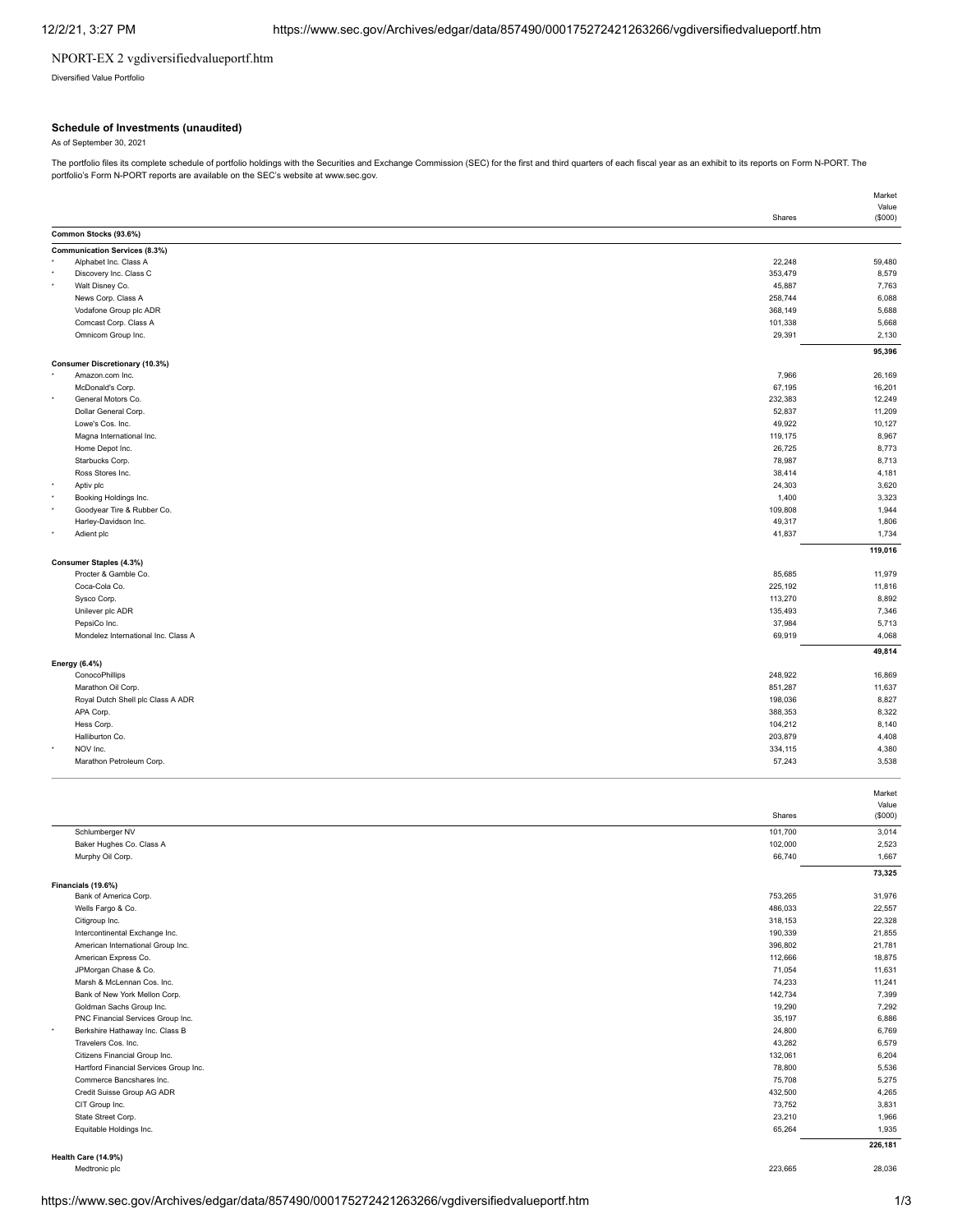# 12/2/21, 3:27 PM https://www.sec.gov/Archives/edgar/data/857490/000175272421263266/vgdiversifiedvalueportf.htm

|         | Johnson & Johnson                    | 159,289 | 25,725  |
|---------|--------------------------------------|---------|---------|
|         | Thermo Fisher Scientific Inc.        | 24,911  | 14,232  |
|         | Anthem Inc.                          | 37,781  | 14,085  |
|         | Danaher Corp.                        | 45,717  | 13,918  |
|         | Humana Inc.                          | 27,835  | 10,832  |
|         | UnitedHealth Group Inc.              | 23,874  | 9,329   |
| $\star$ | Boston Scientific Corp.              | 200,687 | 8,708   |
|         | Zoetis Inc.                          | 42,834  | 8,316   |
| $\star$ | IQVIA Holdings Inc.                  | 31,163  | 7,465   |
|         | GlaxoSmithKline plc ADR              | 145,316 | 5,552   |
| $\star$ | Centene Corp.                        | 79,060  | 4,926   |
|         | CVS Health Corp.                     | 56,000  | 4,752   |
| $\star$ | Laboratory Corp. of America Holdings | 15,910  | 4,478   |
|         | Sanofi ADR                           | 75,064  | 3,619   |
|         | HCA Healthcare Inc.                  | 11,700  | 2,840   |
|         | Bristol-Myers Squibb Co.             | 38,500  | 2,278   |
|         | Zimmer Biomet Holdings Inc.          | 15,211  | 2,226   |
|         |                                      |         | 171,317 |
|         | Industrials (9.2%)                   |         |         |
|         | General Electric Co.                 | 198,552 | 20,457  |
|         | Honeywell International Inc.         | 92,746  | 19,688  |
|         | FedEx Corp.                          | 60,110  | 13,181  |
|         | Norfolk Southern Corp.               | 47,719  | 11,417  |
|         | Waste Management Inc.                | 67,685  | 10,109  |
|         | CNH Industrial NV                    | 476,934 | 7,922   |
|         | Cummins Inc.                         | 25,351  | 5,693   |
|         | Raytheon Technologies Corp.          | 54,200  | 4,659   |
|         | Caterpillar Inc.                     | 23,738  | 4,557   |
|         | PACCAR Inc.                          | 50,520  | 3,987   |
|         |                                      |         |         |

|                   |                                                        |         | Market    |
|-------------------|--------------------------------------------------------|---------|-----------|
|                   |                                                        |         | Value     |
|                   |                                                        | Shares  | (\$000)   |
|                   | Southwest Airlines Co.                                 | 56,400  | 2,901     |
|                   | Fluor Corp.                                            | 64,750  | 1,034     |
|                   |                                                        |         | 105,605   |
|                   | Information Technology (17.7%)                         |         |           |
|                   | Microsoft Corp.                                        | 200,010 | 56,387    |
|                   | Visa Inc. Class A                                      | 87,844  | 19,567    |
|                   | Cisco Systems Inc.                                     | 275,389 | 14,989    |
|                   | Analog Devices Inc.                                    | 73,237  | 12,266    |
|                   | Texas Instruments Inc.                                 | 63,433  | 12,192    |
|                   | salesforce.com Inc.                                    | 41,845  | 11,349    |
|                   | F5 Networks Inc.                                       | 41,300  | 8,210     |
|                   | Accenture plc Class A                                  | 25,165  | 8,051     |
|                   | Oracle Corp.                                           | 90,464  | 7,882     |
|                   | Amphenol Corp. Class A                                 | 106,209 | 7,778     |
|                   | Corning Inc.                                           | 163,030 | 5,949     |
|                   | Adobe Inc.                                             | 10,285  | 5,921     |
|                   | Fidelity National Information Services Inc.            | 44,059  | 5,361     |
|                   | TE Connectivity Ltd.                                   | 37,960  | 5,209     |
|                   | Hewlett Packard Enterprise Co.                         | 341,807 | 4,871     |
|                   | Telefonaktiebolaget LM Ericsson ADR                    | 379,415 | 4,249     |
|                   | Palo Alto Networks Inc.                                | 8,750   | 4,191     |
|                   | CDW Corp.                                              | 20,897  | 3,804     |
|                   | Applied Materials Inc.                                 | 24,703  | 3,180     |
|                   | Cognizant Technology Solutions Corp. Class A           | 33,200  | 2,464     |
|                   |                                                        |         | 203,870   |
|                   | Materials (0.6%)                                       |         |           |
|                   | Avery Dennison Corp.                                   | 22,171  | 4,594     |
|                   | International Paper Co.                                | 37,197  | 2,080     |
|                   |                                                        |         | 6,674     |
|                   | Real Estate (1.1%)                                     |         |           |
|                   | Prologis Inc.                                          | 97,857  | 12,274    |
|                   | Utilities (1.2%)                                       |         |           |
|                   | PPL Corp.                                              | 397,555 | 11,084    |
|                   | Southern Co.                                           | 36,123  | 2,238     |
|                   |                                                        |         |           |
|                   |                                                        |         | 13,322    |
|                   | Total Common Stocks (Cost \$877,383)                   |         | 1,076,794 |
|                   | Temporary Cash Investments (6.2%)                      |         |           |
|                   | Money Market Fund (6.2%)                               |         |           |
|                   | Vanguard Market Liquidity Fund, 0.068% (Cost \$71,008) | 710,077 | 71,008    |
|                   | Total Investments (99.8%) (Cost \$948,391)             |         |           |
|                   | Other Assets and Liabilities-Net (0.2%)                |         | 2,856     |
| Net Assets (100%) |                                                        |         |           |
|                   | Cost is in \$000.                                      |         |           |

\* Non-income-producing security.

1 Affiliated money market fund available only to Vanguard funds and certain trusts and accounts managed by Vanguard. Rate shown is the 7-day yield.

Annual Honey Manuel 2012 - 2012<br>ADR—American Depositary Receipt.

**Derivative Financial Instruments Outstanding as of Period End**

Futures Contracts

(\$000)